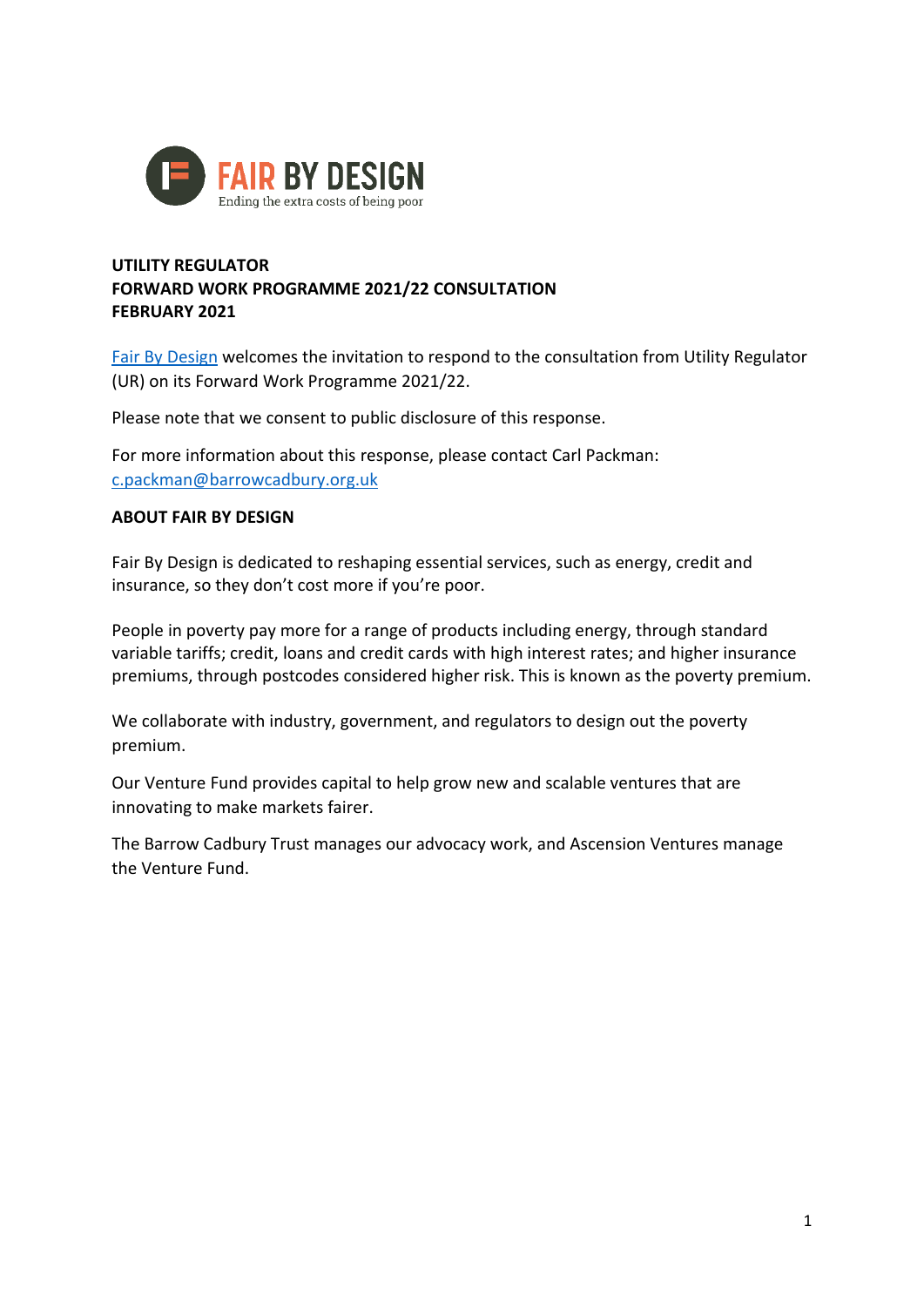## **Our response**

**.** 

### **Summary of recommendations**

- Utility Regulator to investigate with the Northern Ireland Assembly a single point of contact for consumer organisations on the specific remit of price protections and affordable bills. This will help consumer organisations in their work on matters that cut across the regulator and its sponsoring department.
- Utility Regulator should adopt an inclusive design strategy that will guide their approach to understanding the needs of all consumers (particularly those on low incomes and/or who are in vulnerable circumstances) and to help set their priorities, develop and implement interventions, and assess their effectiveness. Fair By Design welcomes further conversations to help enable this.
- Utility Regulator to commit to investigating what role it can play in ensuring households with legacy prepayment meters receive a smart meter as a priority. This being a first step to increasing protections for customers using prepayment meters.

#### **Introduction to the energy poverty premium**

Our main focus is on the parts of UR's future work that intersects with protecting low income consumers from high energy bill prices.

Low income households experience the poverty premium in the energy market in a number of ways. Many of these households use prepayment meters for domestic fuel rather than paying monthly by direct debit. Many low income households are also not switched to the best fuel tariffs. We consider not switching to be a poverty premium as lower-income households are less likely to switch and higher rates of digital exclusion make it more difficult for them to do so.

In 2020, Fair By Design, along with the Personal Finance Research Centre at the University of Bristol, published findings on how the poverty premium affects people today in the UK.<sup>1</sup> The research provides details on the most up-to-date analysis of the poverty premium (drawn from market comparison sites and accurate pricing information direct from suppliers) and a survey of 1,000 people living in low-income households who have received help and support from national charity Turn2Us. 2

The researchers compared the costs of the energy poverty premium in 2016 and 2019 to assess the degree to which the retail energy market has changed. While their findings showed an improvement, low income consumers still face excess costs for their energy.

<sup>&</sup>lt;sup>1</sup> University of Bristol (2020) 'The poverty premium: a customer perspective' [https://fairbydesign.com/wp](https://fairbydesign.com/wp-content/uploads/2020/11/The-poverty-premium-A-Customer-Perspective-Report.pdf)[content/uploads/2020/11/The-poverty-premium-A-Customer-Perspective-Report.pdf](https://fairbydesign.com/wp-content/uploads/2020/11/The-poverty-premium-A-Customer-Perspective-Report.pdf) <sup>2</sup> <https://www.turn2us.org.uk/>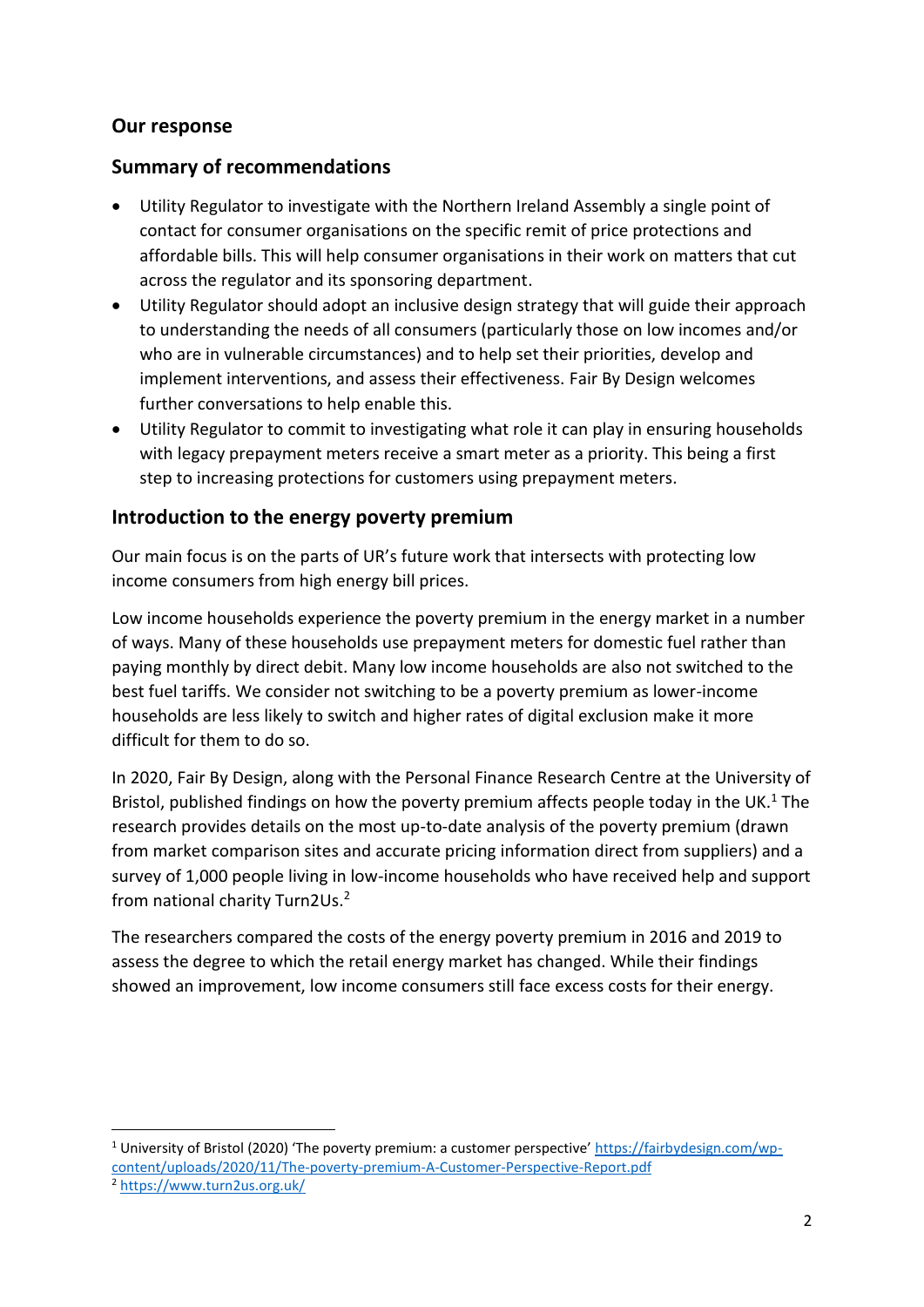The findings show:

- The gap between the standard variable direct debit tariff and the best online one has reduced from £317 in 2016, to £213 in 2019, a reduction of over £100.<sup>3</sup>
- The gap between the best PPM tariff and the best online only one had almost halved, dropping from £227 in 2016 to £131 in 2019. 4
- The only energy-related premium that was higher in 2019 was for those who paid for energy on receipt of their bill. The best tariff available for those who paid in this way was £143 higher than the best tariff for those who pay by direct debit and managed their account online. This had increased from only £43 in 2016.

For the UK energy market, these findings show that the poverty premium is still an issue that needs addressing, at a regulatory and governmental level. All of our work at Fair By Design is shaped around trying to reduce the exposure to the poverty premium that low income households face today.

This is a particular issue worth noting in Northern Ireland. From a recent Consumer Council Insight paper we know that half of Northern Ireland adults have £300 or less to spend after essential outgoings each month, with this figure significantly higher for C2DEs (59%), those not working (62%), those with an income of <£20,000 (68%), renters (69%) and those with a disability (62%).<sup>5</sup> We also know that a 10% rise in energy bills costs £1.02 per week for the poorest quartile, taking the average discretionary income deficit to -£9.71. $^6$ 

The Consumer Council's recent research on consumer experiences of electricity and gas prepayment meters shows:

- Nearly one in five consumers (19%) could not power their home in the last 12 months because they could not afford to top up and a third (32%) struggle at times to pay for their electricity; and
- Around a third (33%) of natural gas consumers using a prepayment meter struggle at times to pay for their gas and around 20% could not heat their homes in the last 12 months because they could not afford to top up.<sup>7</sup>

# **Responsibilities on price protections and affordable bills**

Fair By Design welcomes the focus in the work programme on pricing. We will engage at the appropriate times during the year when UR carries out additional ongoing work to review gas tariffs affecting consumers' bills.

**.** 

<sup>&</sup>lt;sup>3</sup> Drawn from the average across big 6 suppliers and across household size.

<sup>&</sup>lt;sup>4</sup> Drawn from the average across big 6 suppliers and across household size.

<sup>5</sup> [https://www.consumercouncil.org.uk/policy-research/publications/consumer-insight-survey-2019-summary](https://www.consumercouncil.org.uk/policy-research/publications/consumer-insight-survey-2019-summary-report)[report](https://www.consumercouncil.org.uk/policy-research/publications/consumer-insight-survey-2019-summary-report)

<sup>6</sup> [https://www.consumercouncil.org.uk/policy-research/publications/discretionary-income-and-living-cost](https://www.consumercouncil.org.uk/policy-research/publications/discretionary-income-and-living-cost-changes-northern-ireland)[changes-northern-ireland](https://www.consumercouncil.org.uk/policy-research/publications/discretionary-income-and-living-cost-changes-northern-ireland)

<sup>7</sup> [https://www.consumercouncil.org.uk/policy-research/publications/consumer-experience-report](https://www.consumercouncil.org.uk/policy-research/publications/consumer-experience-report-prepayment-meters-and-home-heating-oil-2019)[prepayment-meters-and-home-heating-oil-2019](https://www.consumercouncil.org.uk/policy-research/publications/consumer-experience-report-prepayment-meters-and-home-heating-oil-2019)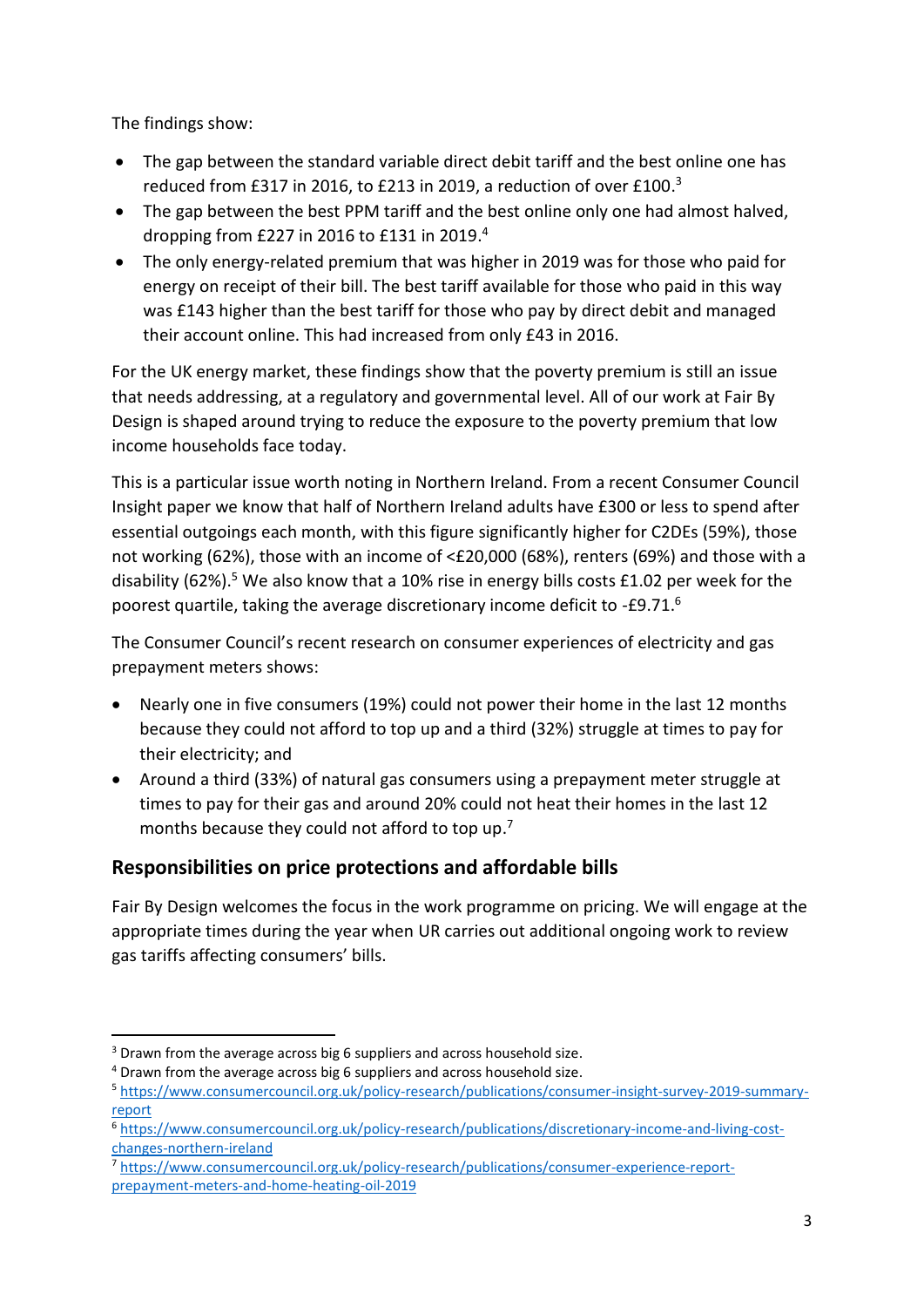In particular, we will engage on activities relating to price protections broadly. As a matter of principle we want to see how price caps can be used to help energy bills be affordable, in combination with government schemes to reduce costs.

This issue naturally cuts across different departments. While the Department for Energy (DfE) has responsibility over how schemes to lower bills are distributed and how well they work, UR will be looking closely at what protections are required to keep the price of energy appropriate across all customers. It is correct that one should inform the other.

If government schemes aren't working for some customers then there has to be a place for price caps to provide further protections. Though if for various reasons price caps cannot provide this protection then naturally there would need to be improvements to the deliver and funding for schemes.

Working across different stakeholders (DfE and UR) isn't always particularly easy for consumer organisations. Particularly small ones, only part of whose overall remit is domestic energy. We hope that in the future there will be efforts made to make this process easier. For example, it would be very useful to be able to speak to both DfE and UR at the same time (via consultation process, or via a distinct consumer network) on issues relating to price protections and affordable bills.

**Recommendation**: UR to investigate a single point of contact for consumer organisations on the specific remit of price protections and affordable bills. This will help consumer organisations in their work on matters that cut across the regulator and its sponsoring department.

#### **Inclusive design**

Inclusive design is increasingly being recognised as a way to ensure markets are fair and inclusive, especially for consumers in vulnerable circumstances.

It starts from the principle that setting good regulation must start from the experience of the consumer.

The first step is for regulators to know what consumers really experience and what the best solution to problems look like to them. In order to achieve that they must not only be regularly collecting information on how that experience is changing but also ensuring people with lived experience of poverty are at the centre of decision making. By doing this, they minimise the risk of detriment and maximise consumer welfare.

This is because the best solutions are those created and informed by the actual lives of consumers, rather than the experiences of economists, competition specialists or just the remits of institutions. Institutional remits rarely match the reality of people's lives.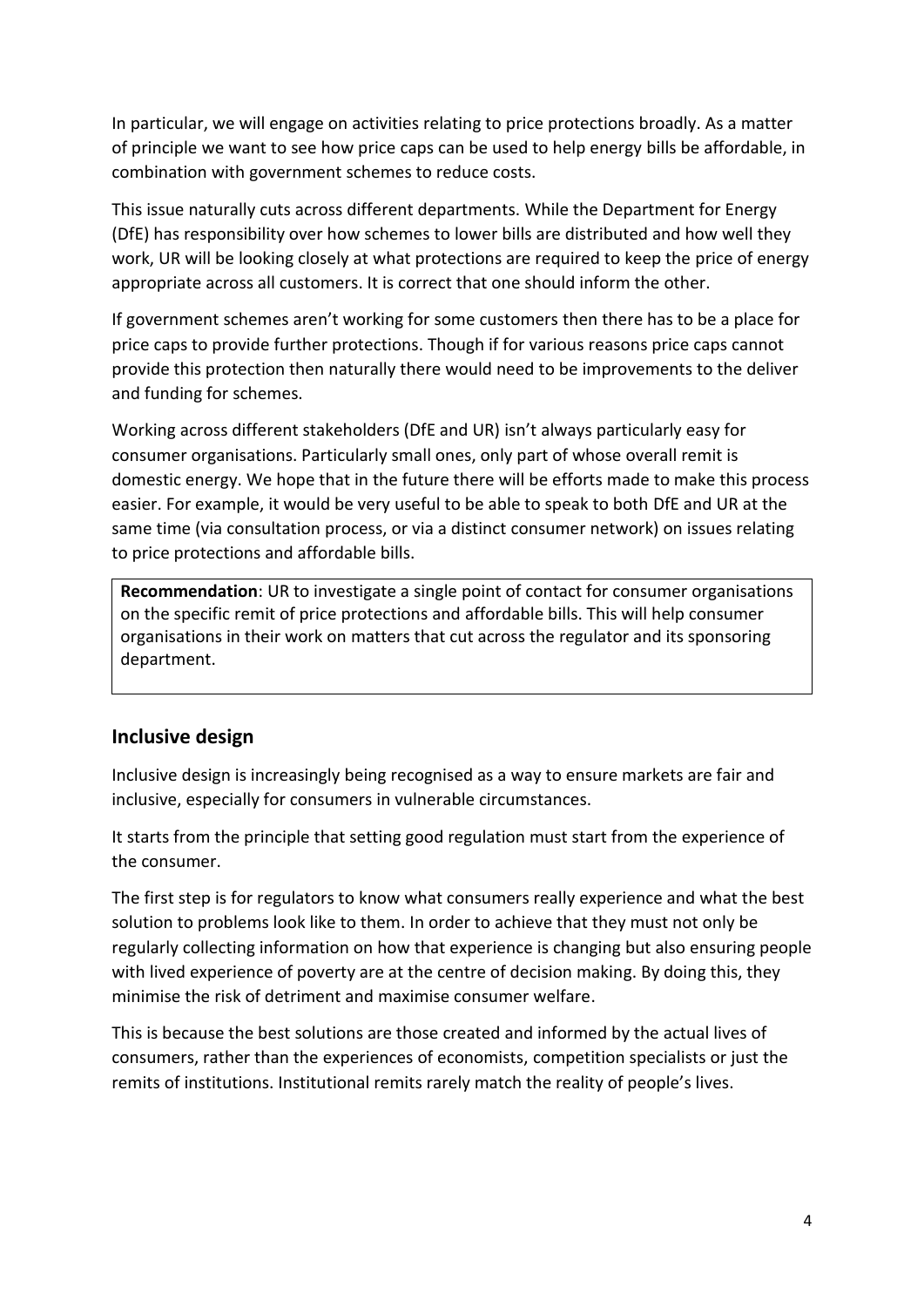This is particularly important today. We are at a crossroads on domestic energy policy that requires an inclusive design approach. In the most recent consultation from the Department for the Economy<sup>8</sup> on the future energy strategy there is a strong focus on ensuring energy is affordable for domestic customers, especially in relation to fuel poverty. That is because how we consume energy will change significantly in the next few years, there is a need to make sure nobody is left behind in that transition.

That transition will involve a whole set of changes that require proper design thinking and deeper understanding of the access needs of consumers (including low income and vulnerable consumers). The changes will include:

- New technologies to access household energy.
- New forms of financial support for low income households (such as the Northern Ireland Sustainable Energy Programme (NIESP) schemes).
- A strategy for making buildings energy efficient, including homes.
- Availability of new electricity tariffs for domestic customers that deliver cheaper prices at times of low demand (e.g. time of use tariffs).

With such important changes taking place, making sure new technologies and new tariffs are designed around the actual needs of consumers is vital. For example, what will be the considerations to those consumers who don't have access to the internet (especially those living in rural locations) or who are not digitally confident enough to use it for controlling household energy? What measures will be in place to help low income consumers access the cheaper prices for their energy with new tariffs? We think an inclusive design process is key to delivering for energy customers in Northern Ireland.

**Recommendation**: UR should adopt an inclusive design strategy to:

- guide their approach to understanding the needs of all consumers through evidence, research and market analysis – to help set their priorities, develop and implement interventions, and assess their effectiveness.
- guide their expectations of businesses to embed consideration of all consumers, including low-income consumers, when they design and deliver products and services.

Fair By Design, along with project partners Money Advice Trust, has published a practical report<sup>9</sup> on what inclusive design means and how it can be incorporated into the work of regulators.

We would welcome further discussion with you on how to move forward in collaboration with this.

**.** 

<sup>8</sup> <https://www.economy-ni.gov.uk/articles/northern-ireland-energy-strategy-2050>

<sup>9</sup> [https://fairbydesign.com/wp-content/uploads/2021/01/Inclusive-Design-Regulators-Report-Final-Fair-By-](https://fairbydesign.com/wp-content/uploads/2021/01/Inclusive-Design-Regulators-Report-Final-Fair-By-Design-Money-Advice-Trust.pdf)[Design-Money-Advice-Trust.pdf](https://fairbydesign.com/wp-content/uploads/2021/01/Inclusive-Design-Regulators-Report-Final-Fair-By-Design-Money-Advice-Trust.pdf)